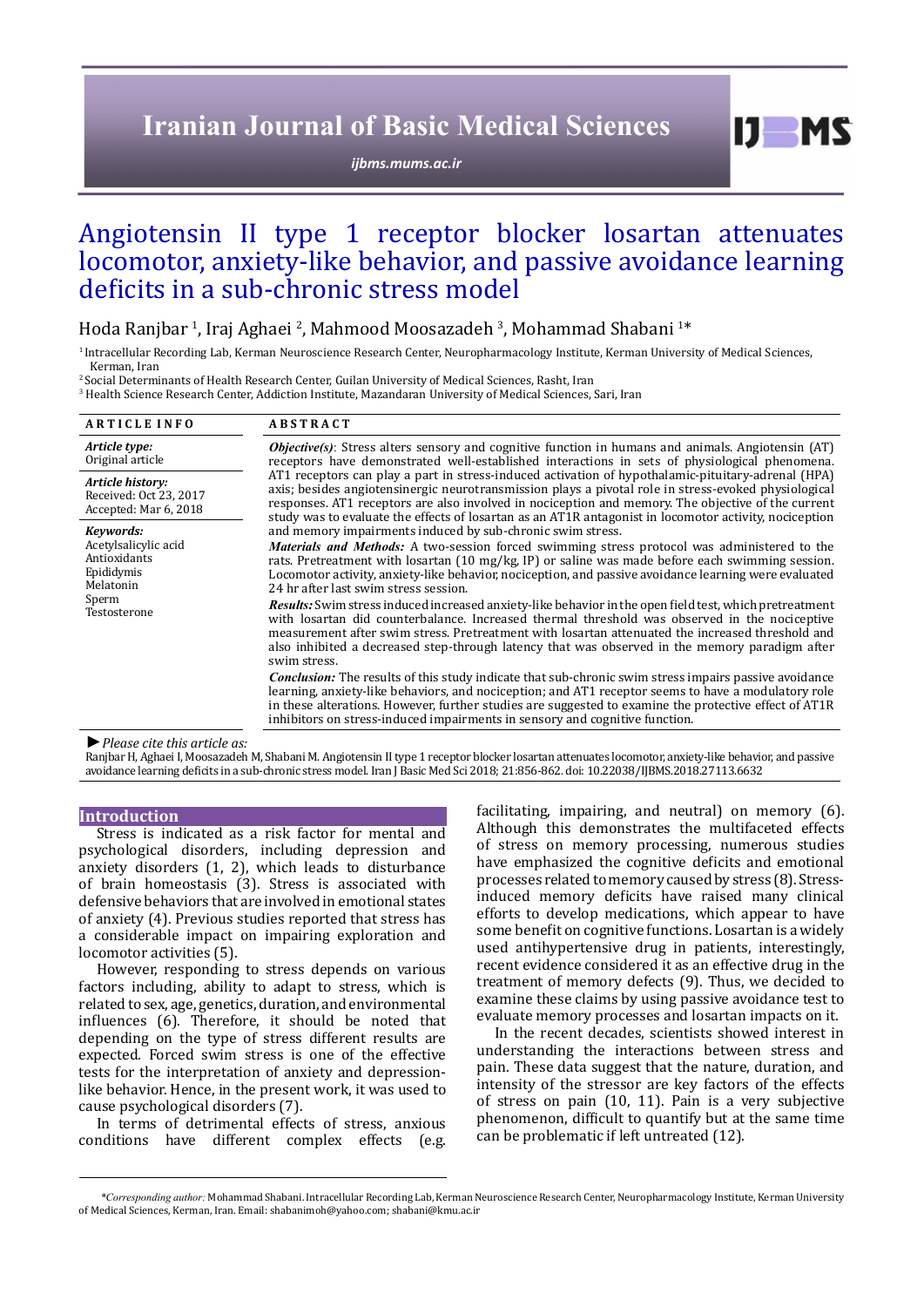It is important to note that the stimulatory effect of psychological stress induces physiological activity on pain sensitivity. Indeed, chronic exposure to physical or psychological stressors results in stress-induced hyperalgesia (SIH) (10).

The changes in pain sensitivity seem to be modulated by the types of stimuli used for inducing stress. Several theoretical frameworks have been proposed (13). In our study, we used forced swim stress (FSS). Hyperalgesia in rats exposed to repeated swim-stress has been demonstrated (14), which confirms FSS as a useful model for studying SIH. In addition, recent studies have shown that the administration of losartan plays a role in modulation of the pain system (15, 16). Thus, this study was undertaken to evaluate the effects of losartan on pain perception in rats after receiving FSS.

In general, the present study was designed to investigate the advantages and drawbacks of losartan administration on stress symptoms, particularly its effects on anxiety behavior, memory processes, and pain.

#### **Materials and Methods**

#### *Experimental animals*

The experiments were performed on 64 male Wistar rats (180–220 g), which were obtained from the laboratory animals of the Neuroscience Research Center of Kerman Medical University and the study protocol was approved by The Animal Ethics Committee of this institution [code: EC/KNRC/89-169]. Rats were housed under standard laboratory conditions with a 12 hr light/ dark cycle (lights on at 07:00, off at 19:00) at a constant temperature (22 $\pm$ 2 °C). Food and water were available *ad libitum*, except during the stress condition. After the last session of stress, the behavioral experiments were carried out in all groups. Animals were randomly assigned to two groups (sham and stress) and four subgroups (pain and cognition tasks with losartan/ saline) in each group  $(n=8)$  as follows:

#### *A, Sham swim (SS):*

**1 and 2.** Normal saline + sham (Ns +Sham): (group1 for nociception tasks including hot plate and tail flick tests, group 2 for cognition tasks including passive avoidance test (PA) and open field test (OFT))

**3 and 4.** Losartan +Sham: (group 3 for nociception tasks and group 4 for cognition tasks)

#### *B, Forced swim (FS):*

**5 and 6:** Normal saline + stress (Ns +Stress): (group 5 for nociception tasks and group 6 for cognition tasks) **7 and 8:** Losartan +stress: (group 7 for nociception tasks and group 8 for cognition tasks)

Saline group's rats were pre-treated with saline (0.5ml, IP) and Losartan groups received losartan (10 mg/kg, IP) 30 min before sham conditions or swimming session.

# *Experimental procedures*

Stress paradigms

# *Forced swim stress (FSS)*

The FSS test was developed as a model for screening losartan effects on stress. Rats were placed in the testing room for at least one hour before the start of the experiment. The FSS paradigm involved placing rats in

a cylinder 50 cm in diameter and 50 cm in height, filled with 20  $\degree$  ±1  $\degree$ C water to a height of 20 cm, for a period of 10 min on the first day, and 20 min duration on the subsequent two days (7).

Animals with sham swim stress were placed in the same cylinder that contained only 2–4 cm of water at 20 °C. After swimming sessions, each rat was carefully dried with a new towel. At the end animals were transferred to the home cage (17).

#### Behavioral apparatus and methods *Open field test*

This test was performed in a soundproof, airconditioned chamber under dim light. Testing was carried out in a square Plexiglas open field (90 × 90 × 30 [H] cm) (18). Squares (n=12) adjacent to the walls were considered as the peripheral zone, whereas the remaining squares  $(n = 4)$  were considered as the central zone. The open field box was cleaned with alcohol thoroughly between sessions to assess total locomotor behavior and anxiety-like responses. Rats were placed in the center of the open field box. Total movement was tracked for 5 min and analyzed for evaluation of anxiety behavior such as the time spent in the center of the open field (19), total distance moved, velocity, grooming, and total locomotor activity (20). Less time spent in the central area reflects decreased exploratory and increased anxiety behaviors. Also, total distance traveled was used as a measurement of locomotor activity (21).

#### *Hot plate*

The animals in each group were placed one by one on the hot plate for evaluation of pain sensitivity (with 19 cm diameter and 30 cm height), which was surrounded by a transparent Plexiglas chamber with an open top, the reaction time was noted at 30, 60, and 90 min intervals. Reaction time is the time to respond with either a hind paw lick or hind paw flick. This behavior was considered the end point of the pain response. Immediately after a response rats were removed from the hot plate. Animals were also removed if they did not respond after 30 sec, to prevent tissue injury. The surface of the hot plate was heated to a constant temperature of 52±2 ° C (22, 23).

#### *Tail flick*

Every time before behavioral testing, rats were habituated to the experimenter and the room in which the behavioral experiments took place for at least half an hour.

The tail flick test, as an acute model of pain, assesses the antinociceptive effect of drugs by measuring the latency time (24). Latency time is the time from the onset of heat exposure to the withdrawal of the tail. Tail flick radiant heat (adjusted to yield baseline latencies of 2–4 sec) was applied to tail at 5–8 cm from the tip. The cutoff point as tail response sufficient to interrupt the tissue damage was established at 10 sec. The animals showing baseline latency times of less than 2 or more than 4 sec were excluded from the study. The latency times were determined in 15 min intervals. Antinociception was quantified as tail flick latency time (25).

#### *Passive avoidance test*

A shuttle-box apparatus was used for passive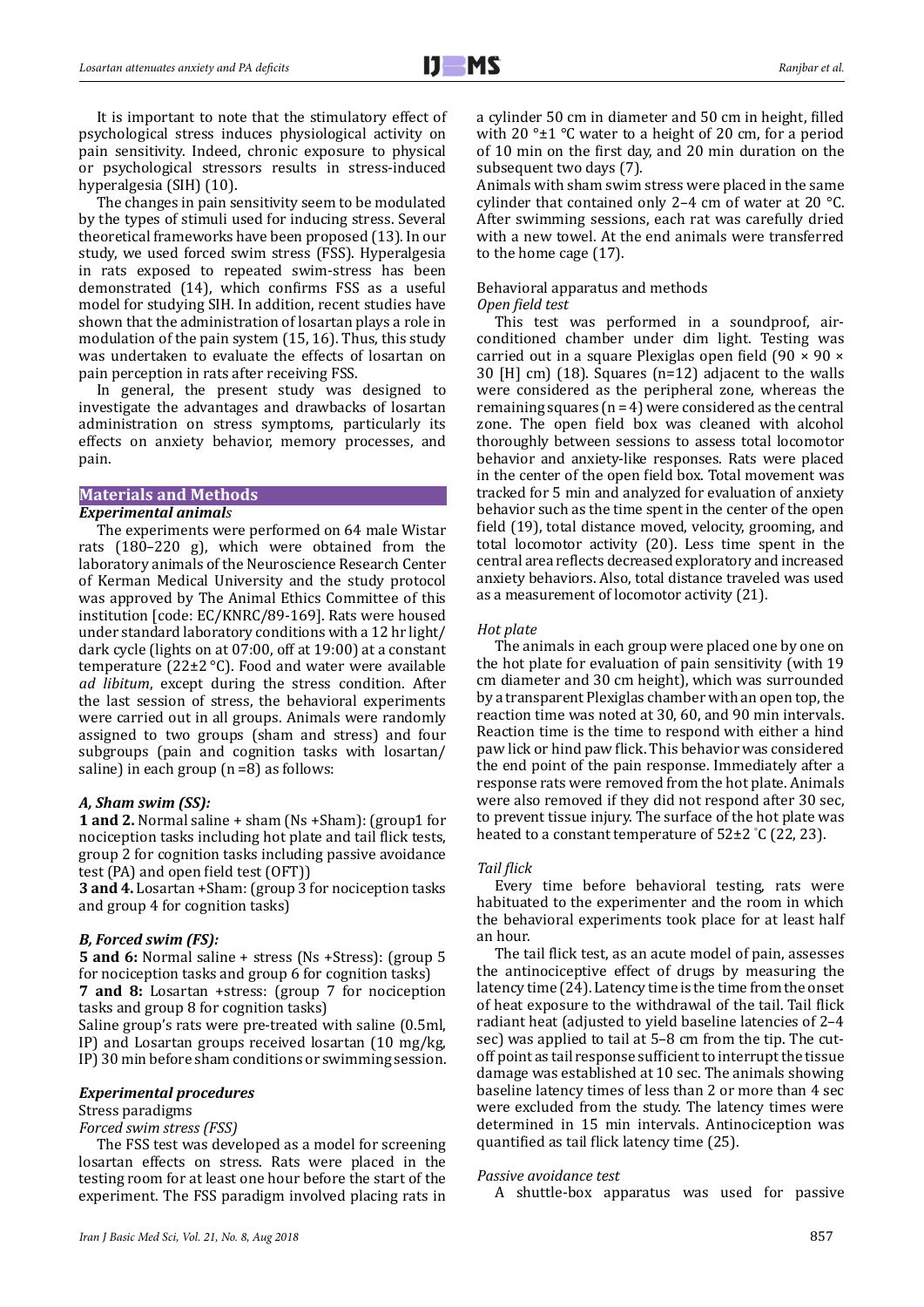avoidance test. The apparatus consisted of one lighted chamber and one dark chamber with door. Electrical shocks were transferred by a separated stimulator to the grid floor of the shuttle box. This test was performed for each rat for two consecutive days. In the first day, each rat was put in the device to habituate. After habituation, an acquisition trial was performed in which animals were initially placed in the lighted compartment and the door between the two compartments was opened. The initial latency for a rat to enter the dark compartment was measured. After entering the dark compartment, the door was closed and an electric foot-shock (0.5 mA, 50 Hz, 2 sec once) was delivered through the stainless steel rods. All animals examined, entered the dark compartment within 60 sec as cutoff latency in the training session, and received a foot-shock. Stepthrough latency (STL) for animals was recorded on the second day using the same paradigm, but without footshock (20, 26).

#### Corticosterone level

One day after swimming sessions (8:00 am), animals were anesthetized using carbon dioxide  $(CO_2)$  and were killed by decapitation. Trunk blood was collected and centrifuged at 2600 rpm for 20 min. The serum was refrigerated at −80 ° C until the day of analysis. Samples were then analyzed blindly by an ELISA kit used specifically for rats.

#### Drugs and treatments

Animals were randomly divided into 8 groups, each group receiving one of the following treatments: normal saline (0.5 cc) [FS (pain and PA tasks subgroups) and SS (pain and PA tasks subgroups)], losartan (Ang II receptor blockade, 10 mg/kg, IP) [FS (pain and PA tasks subgroups) and SS (pain and PA tasks subgroups)] (27).

# *Data analysis*

All data are reported as the mean  $\pm$  SEM. The data of various groups (between groups) were compared using two way ANOVA followed by Tukey's test for multiple comparisons. Two-way ANOVA was performed to compare a significant interaction of stress (sham or stress condition) × treatment (losartan or saline) for locomotor activity in rotarod, pain threshold in tail flick and hot plate, and procedure of learning in passive avoidance. A *P-value* of less than 0.05 was considered statistically significant.

## **Results**

# *Effect of forced swim stress and losartan on locomotor and anxiety-related behaviors*

The open-field test was conducted to examine locomotor activity and anxiety-related behaviors. In this test, stress altered total locomotor activity (Figure 1). Data showed no significant difference in velocity (F (3, 28) =0.49, *P>*0.05; Figure 1a) and total distance moved (F (3, 28) =0.68, *P>*0.05; Figure 1b) in all groups compared to the control group. A two way ANOVA revealed that stress significantly altered time spent in the center (F (3, 28) =3.62, *P<*0.01; Figure 1c). Forced swim rats stayed less in the center in comparison to sham rats (Ns +Sham and Losartan +Sham groups). Losartan + stress group



Figure 1. Effect of stress and losartan on A) velocity, B) total distance moved, C) time spent in the center, D) time spent in perimeter area, E) grooming, and F) mobility in open field test. Results are expressed as mean±SEM (ANOVA test, for comparisons between groups; \**P*<0.05, \*\**P*<0.01 when compared to Ns+Sham group; x*P*<0.05, xx*P*<0.01 when compared to Losartan+Sham group; ##*P*<0.01 when compared to Ns +Stress group)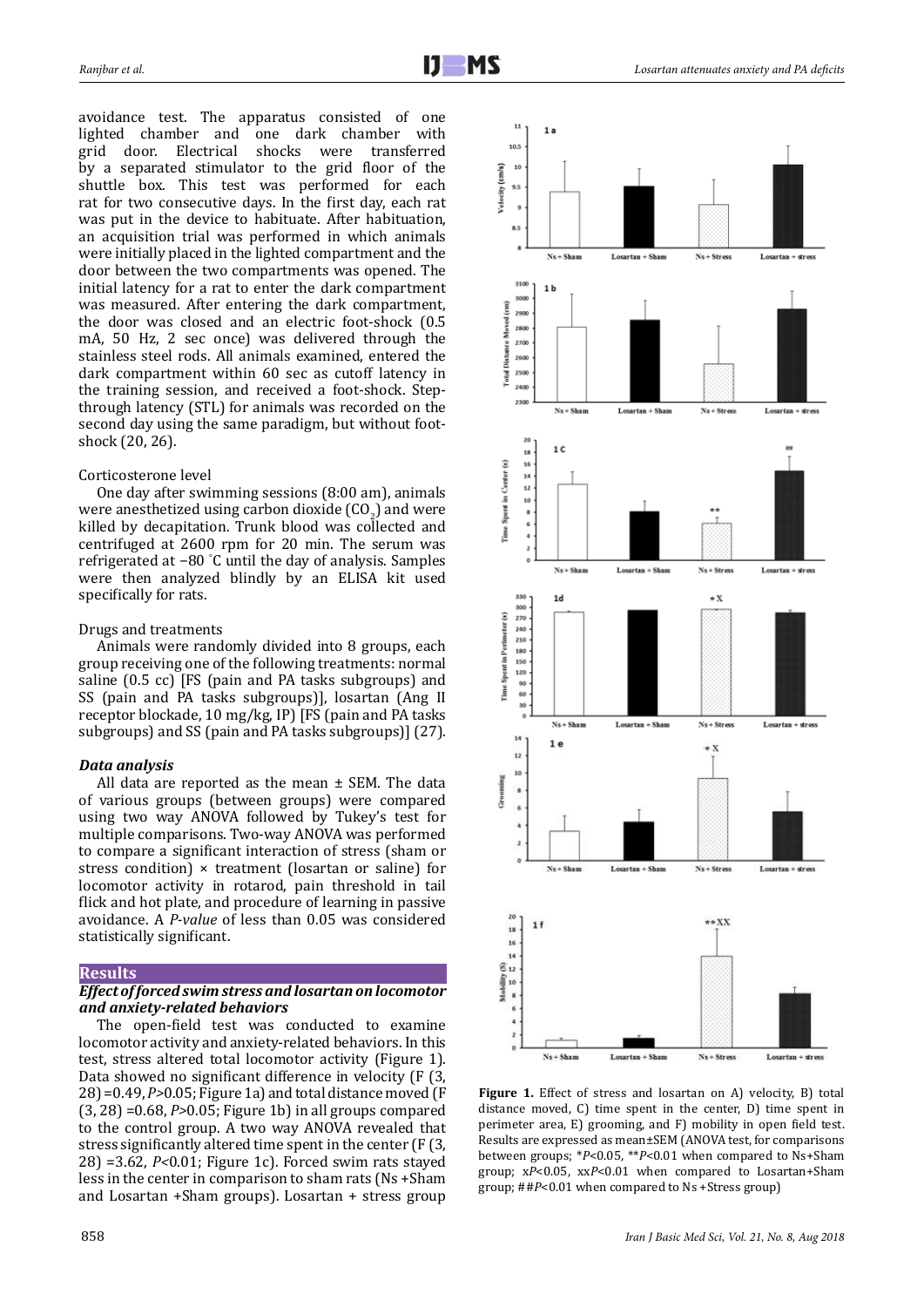rats stayed more in the center of the open field compared to forced swim rats, indicating losartan decreased anxiety and stress behavior by enhancement of tendency to spend more time in the center area. The time spent in perimeter area in Ns +Stress group, were significantly higher than those in the Ns +Sham and Losartan +Sham groups (F (3, 28) =2.8*, P<*0.05; Figure 1d).

Stress had significant alternation in grooming (F (3, 28) =1.26, *P<*0.05; Figure 1e), which increased aggressive grooming compared to the sham groups. In line with our findings, some authors proposed that grooming behavior is linked with an anxiolytic state in rodents and partially explains anxiety states.

The mobility of the Ns +Stress group was increased when compared to Ns +Sham and Losartan +Sham groups (*P<*0.01 in both cases). No differences, however, were found in other groups (F (3, 28) =3.38 *P>*0.05; Figure 1f).

## *Effect of swim stress and pretreatment with losartan on passive avoidance learning*

FSS and pretreatment with losartan did not significantly change the number of shocks compared to the sham swim group (F (3, 28) =0.18, *P>*0.05; Figure 2a). Step through latency was recorded for all groups. Interestingly, latency to enter the dark compartment was decreased in the Ns + stress group compared with both Ns + sham and Losartan + sham groups (F (3, 28) =3.12, *P<*0.05, *P<*0.001, respectively; Figure 2b). Whereas, Losartan + stress rats significantly (*P<*0.01) showed less tendency toward the dark chamber compared to the Ns + stress group. It may indicate the positive effects of losartan on lowering the harmful impact of stress on memory.



Figure 2. Effect of stress and losartan in passive avoidance test. A) shock number, B) step through latency, C) total dark component. Results are expressed as mean±SEM (ANOVA test, Tukey's test for comparisons between groups; \**P*<0.05, \*\**P*<0.01 when compared to Ns+Sham group; xx*P*<0.01, xxx*P*<0.001 when compared to Losartan+Sham group; ## *P*<0.01, ###*P*<0.001 when compared to Ns +Stress group)

As expected the total dark component in the Ns + stress group increased compared with their own sham group (*P<*0.05). Meanwhile, Losartan + stress group showed a reduction in the time spent in the dark side when compared to  $Ns$  + stress group (F (3, 28) =6.2, *P<*0.001; Figure 2c).

# *Effect of swim stress and pretreatment with losartan on thermal pain thresholds*

Hot plate test was performed to evaluate the pain sensitivity before and after the induction of stress. However, no significant differences were detected in any experimental group (Figure 3a). Thermal pain threshold was significantly increased in forced swim groups in the tail flick test compared to sham groups (F (3, 28) =8.9, *P<*0.001; Figure 3b), while no differences between other groups were observed and losartan could not compensate this effect of swim stress.

# *The effect of stress and losartan on corticosterone level*

Plasma corticosterone levels in none of the non-FSS groups showed any changes during the experimental period. Two-way ANOVA showed a significant higher plasma corticosterone level in the FSS treated groups (Table 1). However, there were no significant differences by losartan supplementation. Exposing to losartan did

**Table 1.** Plasma corticosterone level

|                   | Plasma corticosterone level (pg/ml) |
|-------------------|-------------------------------------|
| Ns +Sham          | $89.56 \pm 6.09$                    |
| Losartan + Sham   | 95.33±11.34                         |
| Ns +Stress        | $118.14 \pm 7.19^{*}x$              |
| Losartan + Stress | $106.28 \pm 13.08$                  |

Changes in plasma corticosterone levels after FSS and losartan administration. Data are presented as mean±SEM. Statistical analysis was performed by two-way ANOVA. \**P*<0.05, when compared to Ns +Sham group; x*P*<0.05, when compared to Losartan+Sham group



**Figure 3.** Effect of stress and losartan on pain in A) hot plate and B) tail flick tests. Results are expressed as mean±SEM (ANOVA test for comparisons between groups; \*\*\**P*<0.001 when compared to Ns +Sham group; xxx*P*<0.001 when compared to Losartan+Sham group)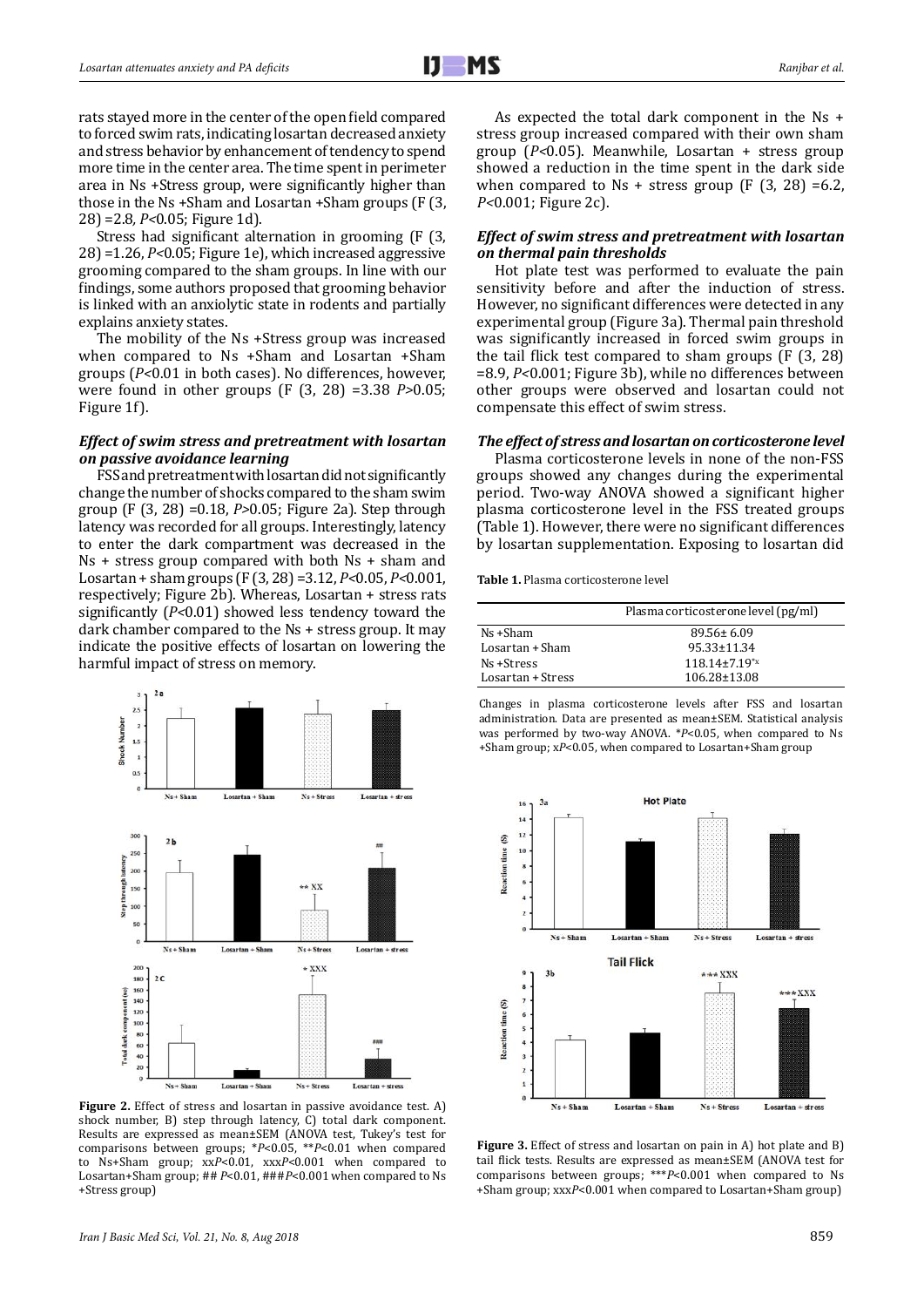not change the pattern of the corticosterone response to FSS in the male rats compared to the NS +Stress rats, which were exposed to FSS during the experiments. The two-way ANOVA analysis showed no significant interaction or significant main effect of losartan on serum concentration of corticosterone.

# **Discussion**

The concept of this study was based on the different impacts of losartan on anxiety responses, cognitive processes, and pain. While this matter has already been discussed from various points of view, interpretation of different aspects of this drug's action is difficult if not impossible. Therefore, we highlight our findings on this controversial notion in the following section.

In the present study, we examined the effect of losartan on FSS and also the changes that losartan caused in the motor and anxiety-like behavior. Anxiety states were assessed with open field test, which is a standard behavioral model in rodents (28). Our finding indicated that losartan is involved in decreasing anxious behaviors and prevented stress responses that are caused by FSS. This test gives a valuable measure in the understanding of anxious behavior and locomotor activity. Center/ perimeter areas express an alteration of preference, from the less dangerous or exposed position (perimeter areas) to the higher risk possibility (center areas). This parameter is a manifestation of the anxiolytic effect of stressed rats. An increase in central areas duration is a parameter classically linked to locomotor activity (29). The reduction found in the time spent in the center in Ns + stress compared to Ns + sham strongly indicates the increasing anxiety in this group. In contrast, Losartan + stress group increased central time compared to Ns + stress group. This is in line with previous findings, showing that losartan reduces the anxious behaviors caused by stress (30). In rodents, an increase in fear response has been associated with impairment in exploratory and locomotor activities through heightening anxiety-like behavior such as increase in the frequency of defecation, and higher grooming and rearing frequency (29).

Hyperactivity of Ns + stress animals was shown by more tendencies towards perimeter areas of the open field compared to  $Ns + sham$ . Interestingly, mobility alternations were consistent with the previous parameter and showed motor hyperactivity in rats which normal saline and stress induced. Meanwhile, losartan did not affect total distance moved in sham and losartan groups compared to the saline-injected group. The velocity followed the same pattern and was not affected in any of the experimental conditions. Another parameter was the grooming behavior, characterized as a response associated with the stressful situation. Therefore, the animals under stress would spend more time in grooming than the animals in the control condition (31). This could explain our findings with stress that significantly increased the grooming behavior. However, it seems losartan injection had no significant effect on the grooming behavior induced by stress. It was suggested that stress induces activities that represent a diminished motivation to interact with the environment, which would explain the decreased exploratory behavior after FSS in our study. This is also supported by the finding that stressed rats increased grooming behavior, which is considered a behavioral response that follows alterations provoked by anxiogenic stimuli (4). However, the results of the present study showed that the corticosterone levels after the FSS assay did change and this finding was in line with a study that was conducted by Takeuchi *et al*  (32). The acute stress-induced glucocorticoid increase is usually a beneficial response that helps the body avoid injury. Although the plasma corticosterone level on the day after stress session tended to decrease in the Losartan + Stress group, two-way ANOVA didn't show any significant changes by Angiotensin II type 1 receptor blocker.

The losartan treatment of stress induced in the present study can be explained by previous data showing that chronic blockade of the AT 1 receptor within amygdala improved anxiety responses (33). Moreover, recent clinical uses give additional support to the idea that AT1 receptor inhibitors could potentially be used as anxiolytic drugs. Thus, Administration of losartan which is a selective AT1 receptor antagonist might reduce motor hyperactivity and anxiogenic behavior in stressed rats via inhibition of AT 1 receptor in the amygdala (29).

Increasing evidence suggests that losartan plays a role not only in the reduction of anxiety behavior but also in learning and memory (31). In agreement with these reports, the present work showed that injection of losartan significantly improved learning and memory, examined using the passive and active avoidance tests. In the shuttle box test, losartan significantly increased the step-through latency during the retention test (memory), while the injection of normal saline did not show a significant effect (9).

The present results showed that losartan improved memory function. It can be concluded that losartan has a positive effect not only on blood pressure but also on memory function. The possible mechanism would be the involvement of brain angiotensin II (AII) in cognitive processes, including learning and memory (34). The hippocampus is a key brain structure in memory formation. Previous studies indicated that administered losartan (an antagonist of the Ang II type I receptors) suppresses the impaired effects in the rat hippocampus. The expression of Ang II is high in the hippocampus, therefore its role in the processing of cognitive functions, such as the hippocampus is undeniable. Furthermore, the recent research on the role of AT2 receptors in cognitive processes provided evidence about their positive effect on cognitive processes (9).

An interesting area within the context of stress-pain interactions is the relationship between chronic pain and affective disorders. As mentioned before exposure to stressful conditions, results in SIH (10). Following the effect of losartan treatment on physical and psychological stressors, it significantly changed the pain threshold in the tail flick test. Also, in agreement with current findings, some investigations showed the same results that losartan diminished pain (15, 16). Thus, in the present study, we determined that the administration of losartan may produce an antinociceptive effect.

#### **Conclusion**

It seems losartan has positive impacts on anxiety,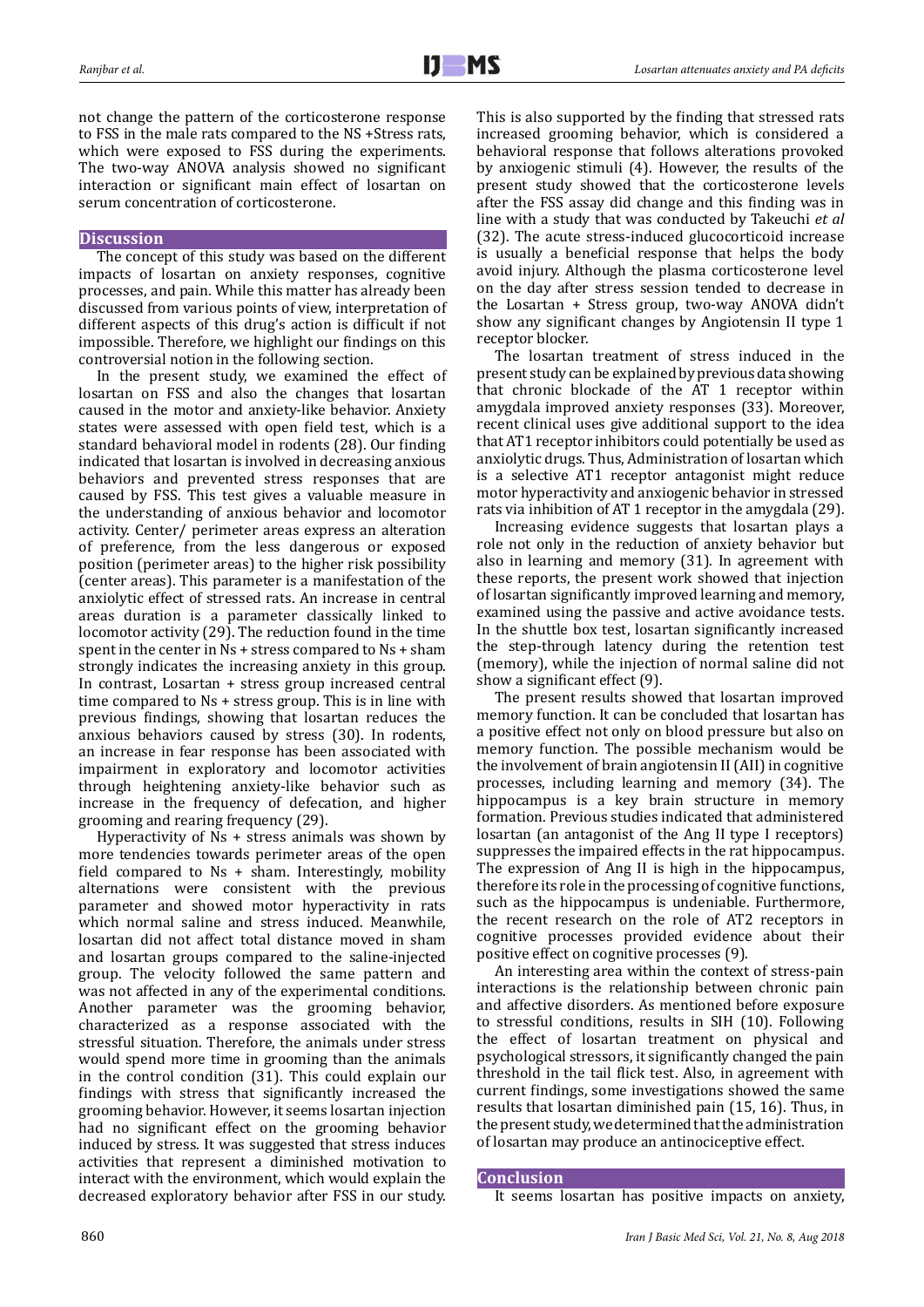

memory, and pain. Although further studies are needed to determine whether using a different dosage of losartan leads to the same outcomes.

#### **Acknowledgment**

The present manuscript is the product of a research project that was approved by the Kerman Neuroscience Research Center, Kerman, Iran.

# **Conflicts of Interest**

The authors declare no conflicts of interest.

# **References**

1. Shoji H, Mizoguchi K. Brain region-specific reduction in c-Fos expression associated with an anxiolytic effect of yokukansan in rats. J Ethnopharmacol. 2013;149:93-102.

2. McNeal N, Scotti M-AL, Wardwell J, Chandler DL, Bates SL, LaRocca M, *et al*. Disruption of social bonds induces behavioral and physiological dysregulation in male and female prairie voles. Auton Neurosci. 2014;180:9-16.

3. Li S, Wang C, Wang W, Dong H, Hou P, Tang Y. Chronic mild stress impairs cognition in mice: from brain homeostasis to behavior. Life Sci. 2008;82:934-942.

4. Leite-Panissi CRA, Ferrarese AA, Terzian ALB, Menescalde-Oliveira L. Serotoninergic activation of the basolateral amygdala and modulation of tonic immobility in guinea pig. Brain Res Bull. 2006;69:356-364.

5. Mesfin M, Asres K, Shibeshi W. Evaluation of anxiolytic activity of the essential oil of the aerial part of Foeniculum vulgare Miller in mice. BMC Complement Altern Med. 2014;14:310-316.

6. Simoens V, Istók E, Hyttinen S, Hirvonen A, Näätänen R, Tervaniemi M. Psychosocial stress attenuates general sound processing and duration change detection. Psychophysiology. 2007;44:30-38.

7. Petit-Demouliere B, Chenu F, Bourin M. Forced swimming test in mice: a review of antidepressant activity. Psychopharmacology. 2005;177:245-255.

8. Maeng LY, Shors TJ. The stressed female brain: neuronal activity in the prelimbic but not infralimbic region of the medial prefrontal cortex suppresses learning after acute stress. Front Neural Circuits. 2013;7:198.

9. Ongali B, Nicolakakis N, Tong X-K, Aboulkassim T, Papadopoulos P, Rosa-Neto P, *et al*. Angiotensin II type 1 receptor blocker losartan prevents and rescues cerebrovascular, neuropathological and cognitive deficits in an Alzheimer's disease model. Neurobiol Dis. 2014;68:126-136.

10. Jennings EM, Okine BN, Roche M, Finn DP. Stress-induced hyperalgesia. Prog Neurobiol. 2014;121:1-18.

11. Afify EA, Khedr MM, Omar AG, Nasser SA. The involvement of KATP channels in morphine-induced antinociception and hepatic oxidative stress in acute and inflammatory pain in rats. Fundam Clin Pharmacol. 2013;27:623-631.

12. Kalra J, Chaturvedi A, Kalra S, Chaturvedi H, Dhasmana D. Modulation of pain perception by ramipril and losartan in human volunteers. Indian J Physiol Pharmacol. 2008;52:91-96. 13. Miguez G, Laborda MA, Miller RR. Classical conditioning

and pain: Conditioned analgesia and hyperalgesia. Acta Psychol . 2014;145:10-20.

14. Quintero L, Cardenas R, Suarez-Roca H. Stress-induced hyperalgesia is associated with a reduced and delayed GABA inhibitory control that enhances post-synaptic NMDA receptor activation in the spinal cord. PAIN®. 2011;152:1909-1922.

15. Nemoto W, Ogata Y, Nakagawasai O, Yaoita F, Tanado T, Tan-No K. The intrathecal administration of losartan, an AT1 receptor antagonist, produces an antinociceptive effect through the inhibiton of p38 MAPK phosphorylation in the mouse formalin test. Neurosci Lett. 2015;585:17-22.

16. Nemoto W, Nakagawasai O, Yaoita F, Kanno S-I, Yomogida S, Ishikawa M, *et al*. Angiotensin II produces nociceptive behavior through spinal AT1 receptor-mediated p38 mitogen-activated protein kinase activation in mice. Mol Pain. 2013;9:1.

17. Mohammad-Zadeh M, Azhdari-Zarmehri H, Mosavi F, Haghdoost-Yazdi H, Nazeri M, Shabani M. Modulation of different phases of formalin test by force swim stress. Basic Clin Neurosci. 2014;5:303-307.

18. Aghaei I, Shabani M, Doustar N, Nazeri M, Dehpour A. Peroxisome proliferator-activated receptor-γ activation attenuates motor and cognition impairments induced by bile duct ligation in a rat model of hepatic cirrhosis. Pharmacol Biochem Behav. 2014;120:133-139.

19. Parsania S, Shabani M, Moazzami K, Razavinasab M, Larizadeh MH, Nazeri M, *et al*. Gender difference in motor impairments induced by chronic administration of vinblastine. Iran J Basic Med Sci. 2014;17:433-440.

20. Razavinasab M, Shamsizadeh A, Shabani M, Nazeri M, Allahtavakoli M, Asadi-Shekaari M, *et al*. Pharmacological blockade of TRPV1 receptors modulates the effects of 6‐OHDA on motor and cognitive functions in a rat model of Parkinson's disease. Fundam Clin Pharmacol. 2013;27:632-640.

21. Shabani M, Larizadeh MH, Parsania S, Hajali V, Shojaei A. Evaluation of destructive effects of exposure to cisplatin during developmental stage: no profound evidence for sex differences in impaired motor and memory performance. Int J Neurosci. 2012;122:439-448.

22. Nazeri M, Shabani M, Parsania S, Golchin L, Razavinasab M, Abareghi F, *et al*. Simultaneous impairment of passive avoidance learning and nociception in rats following chronic swim stress. Adv Biomed Res. 2016;5:93.

23. Golchin L, Shabani M, Harandi S, Razavinasab M. Pistachio supplementation attenuates motor and cognition impairments induced by cisplatin or vincristine in rats. Adv Biomed Res . 2015;4:92.

24. Meymandi MS, Sepehri G, Abdolsamadi M, Shaabani M, Heravi G, Yazdanpanah O, *et al*. The effects of coadministration of pregabalin and vitamin E on neuropathic pain induced by partial sciatic nerve ligation in male rats. Inflammopharmacology. 2017;25:237-246.

25. Shabani M, Nazeri M, Parsania S, Razavinasab M, Zangiabadi N, Esmaeilpour K, *et al*. Walnut consumption protects rats against cisplatin-induced neurotoxicity. Neurotoxicology. 2012;33:1314-1321.

26. Abbassian H, Esmaeili P, Tahamtan M, Aghaei I, Vaziri Z, Sheibani V, *et al*. Cannabinoid receptor agonism suppresses tremor, cognition disturbances and anxiety-like behaviors in a rat model of essential tremor. Physiol Behav. 2016;164:314-320.

27. Aghaei I, Arjmand S, Yousefzadeh Chabok S, Tondar M, Shabani M. Nitric oxide pathway presumably does not contribute to antianxiety and memory retrieval effects of losartan. Behav Pharmacol. 2017;28:420-427.

28. Workman JL, Fonken LK, Gusfa J, Kassouf KM, Nelson RJ. Post-weaning environmental enrichment alters affective responses and interacts with behavioral testing to alter nNOS immunoreactivity. Pharmacol Biochem Behav. 2011;100:25-32. 29. López LHL, Caif F, García S, Fraile M, Landa AI, Baiardi G, *et al*. Anxiolytic-like effect of losartan injected into amygdala of the acutely stressed rats. Pharmacol Rep. 2012;64:54-63.

30. Kumar A, Singh B, Mishra J, Sah SP, Pottabathini Neuroprotective mechanism of losartan and its interaction with nimesulide against chronic fatigue stress. Inflammopharmacology. 2015;23:291-305.

31. Marinzalda MdlA, Pérez PA, Gargiulo PA, Casarsa BS, Bregonzio C, Baiardi G. Fear-Potentiated behaviour is